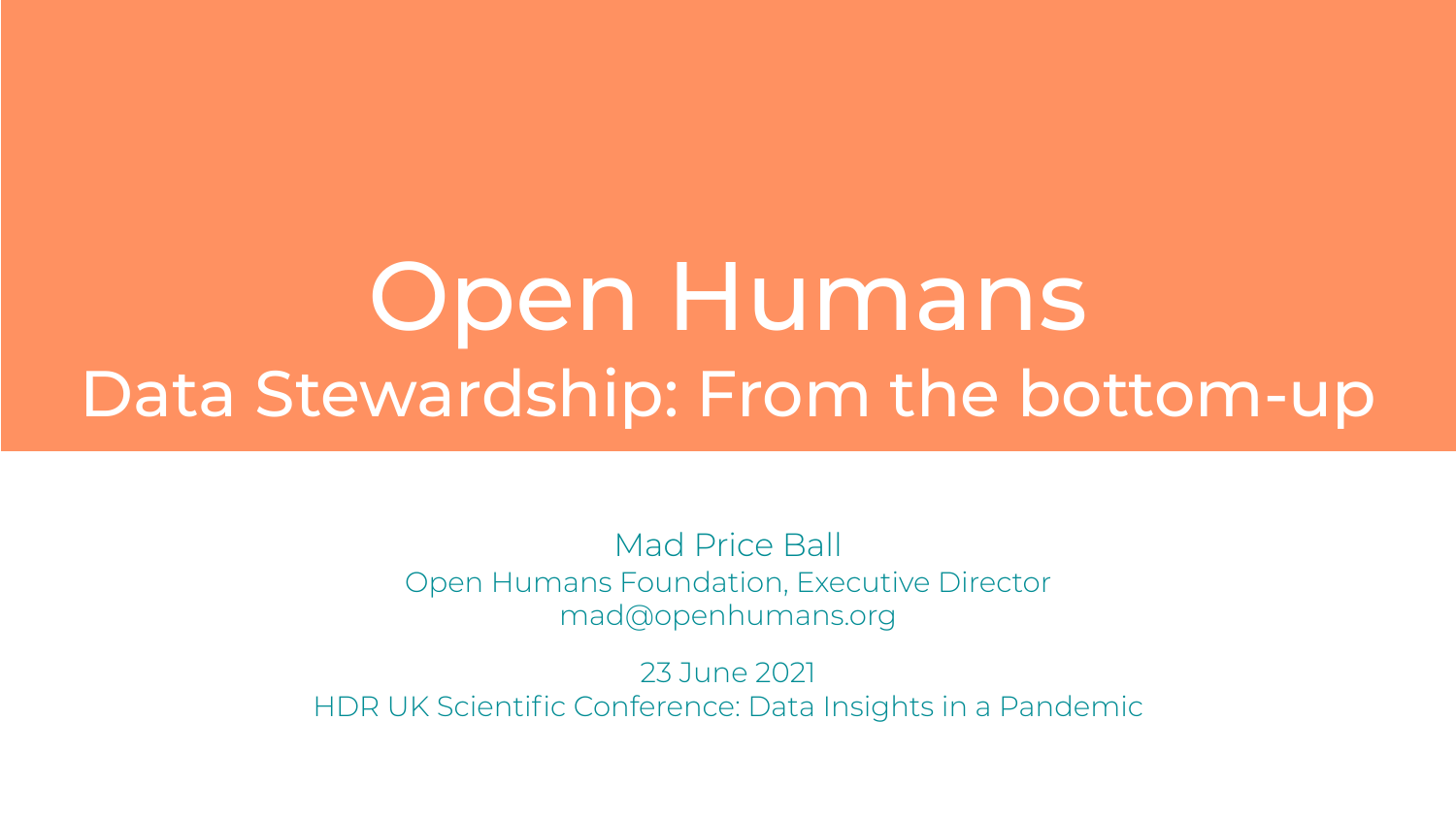## What is Open Humans?



#### **OPEN HUMANS**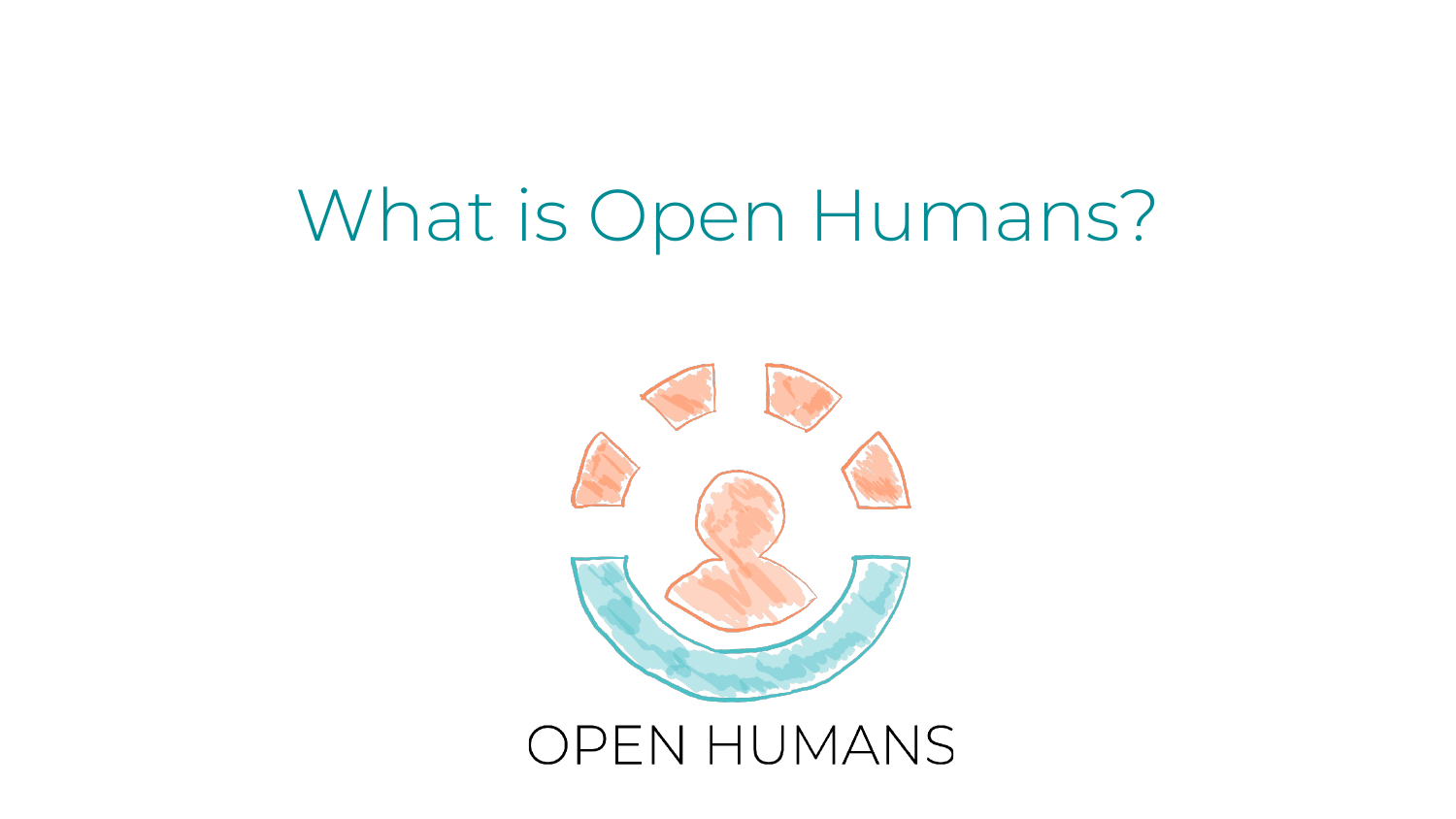#### As a **platform**, Open Humans is technology for individual-centered data.

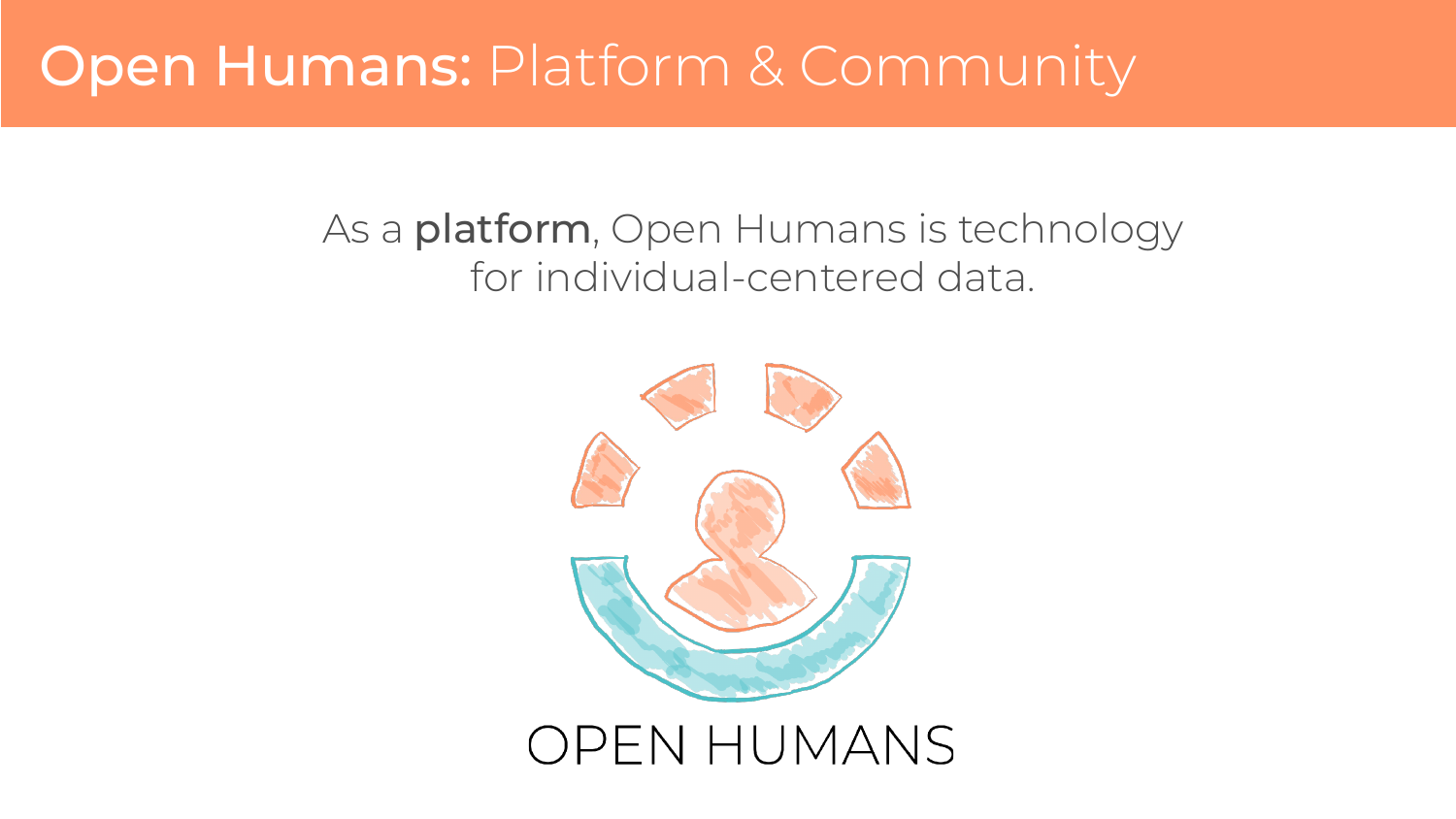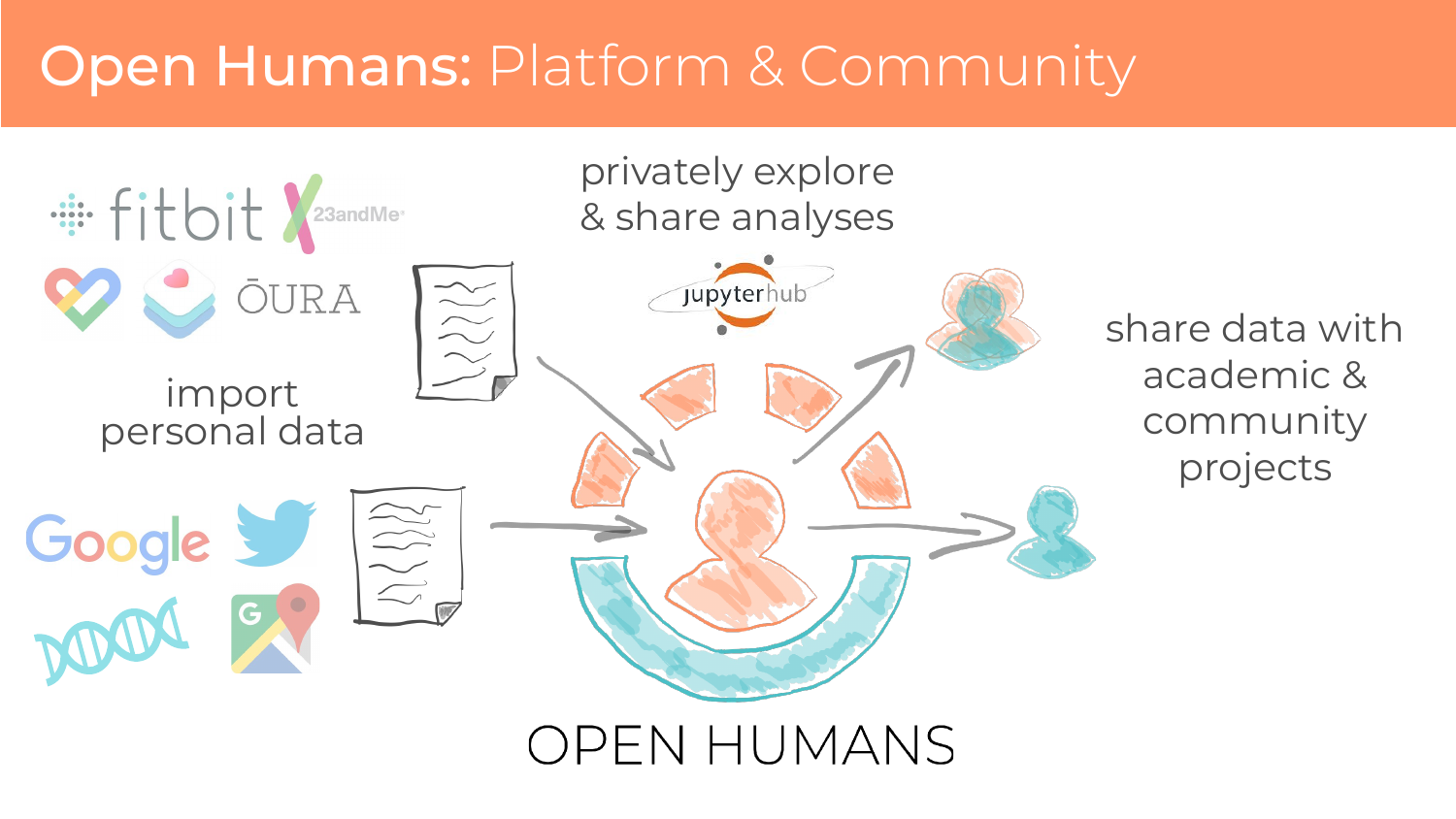#### As a **community**, Open Humans is people that interact, work on projects, and share ideas.

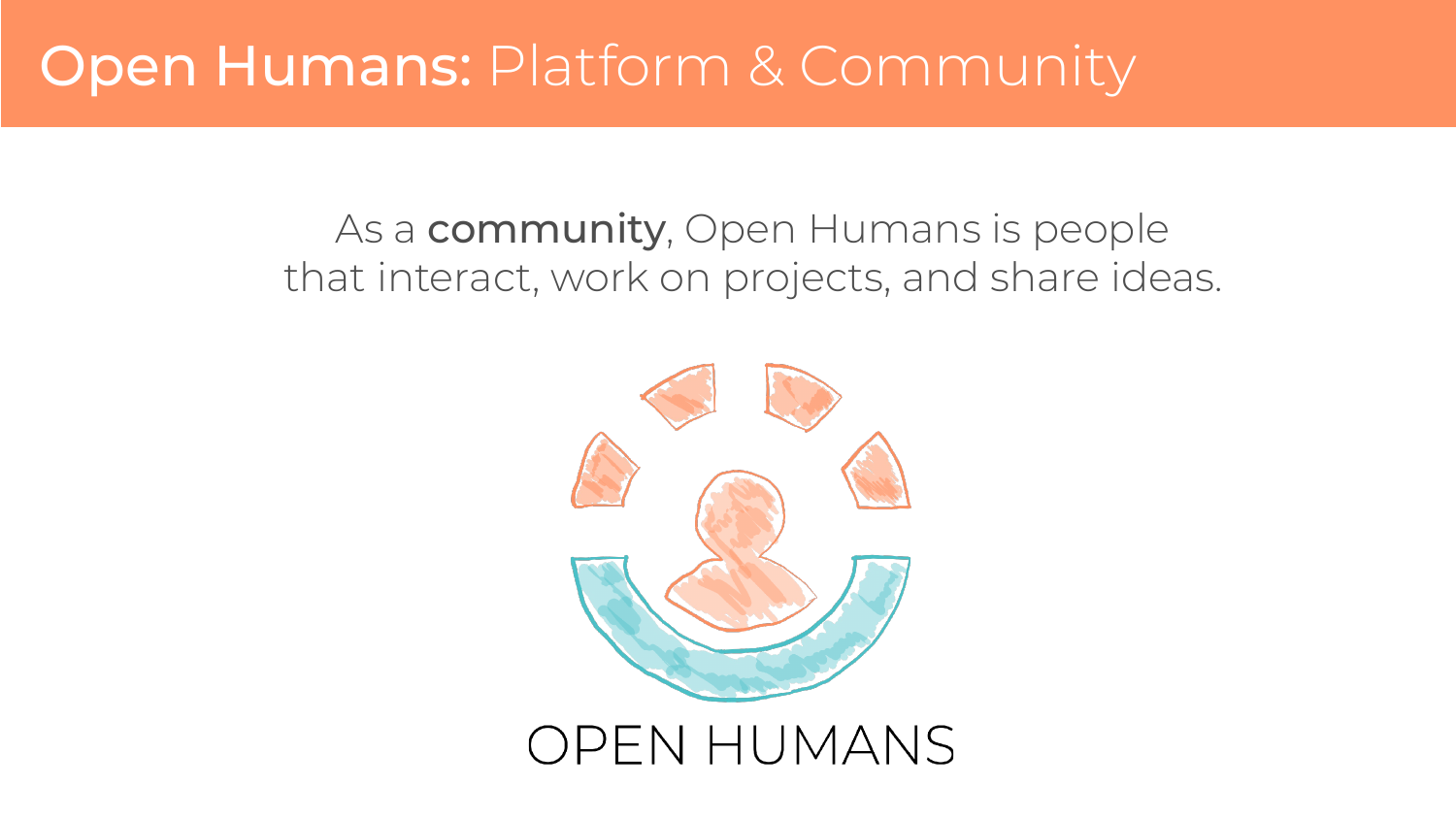Community discussion about...

- self research, e.g. personal health
- citizen science projects
- tech development & ideas



- openhumans.slack.com
- Anyone can join via: slackin.openhumans.org

#### Online forum



forums.openhumans.org



**OPEN HUMANS** 

#### **Videochats**



- Self research chat (weekly)
- Community call (monthly)
- Tech meetup (biweekly)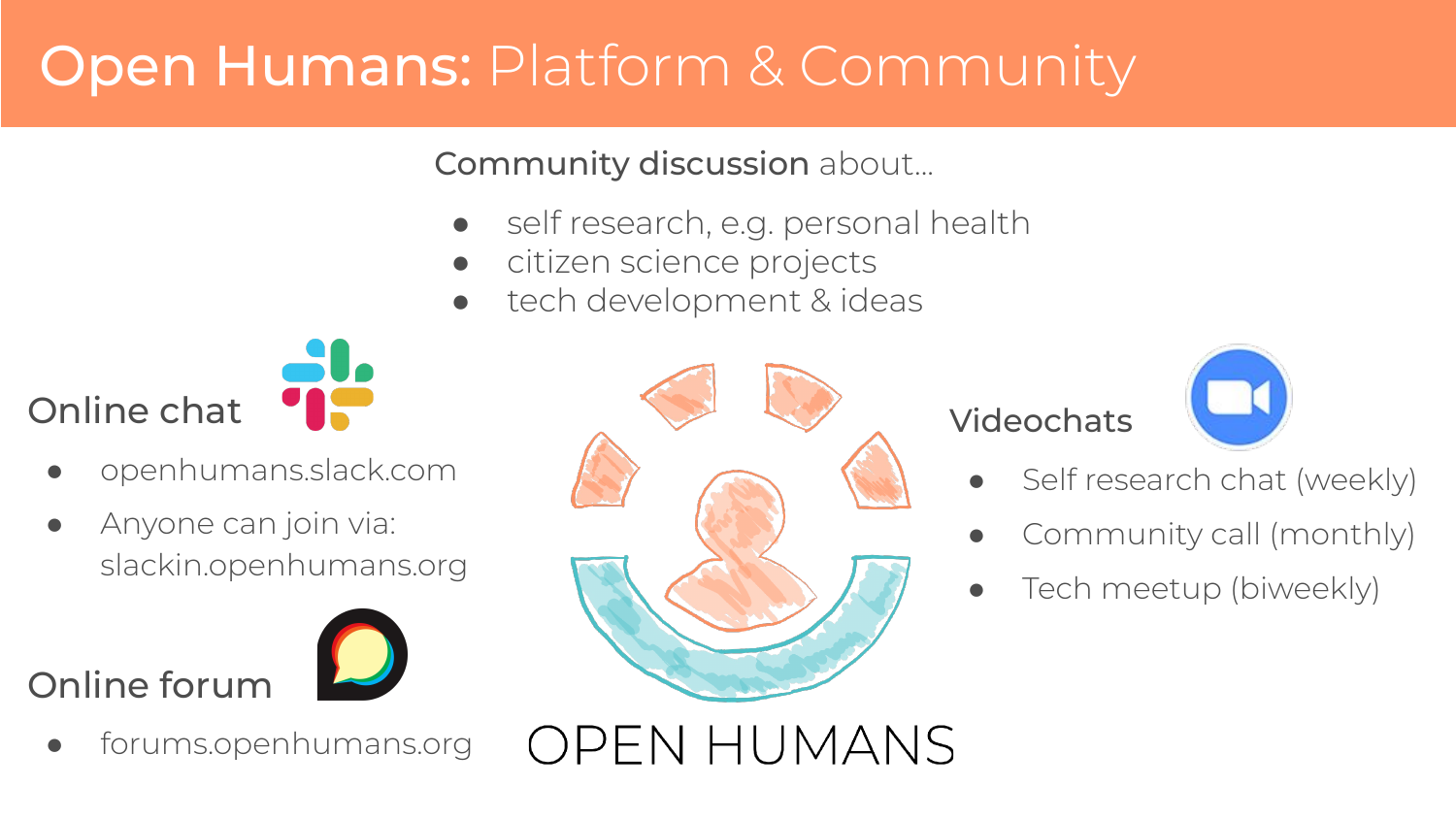## How these combined during the Covid-19 pandemic.

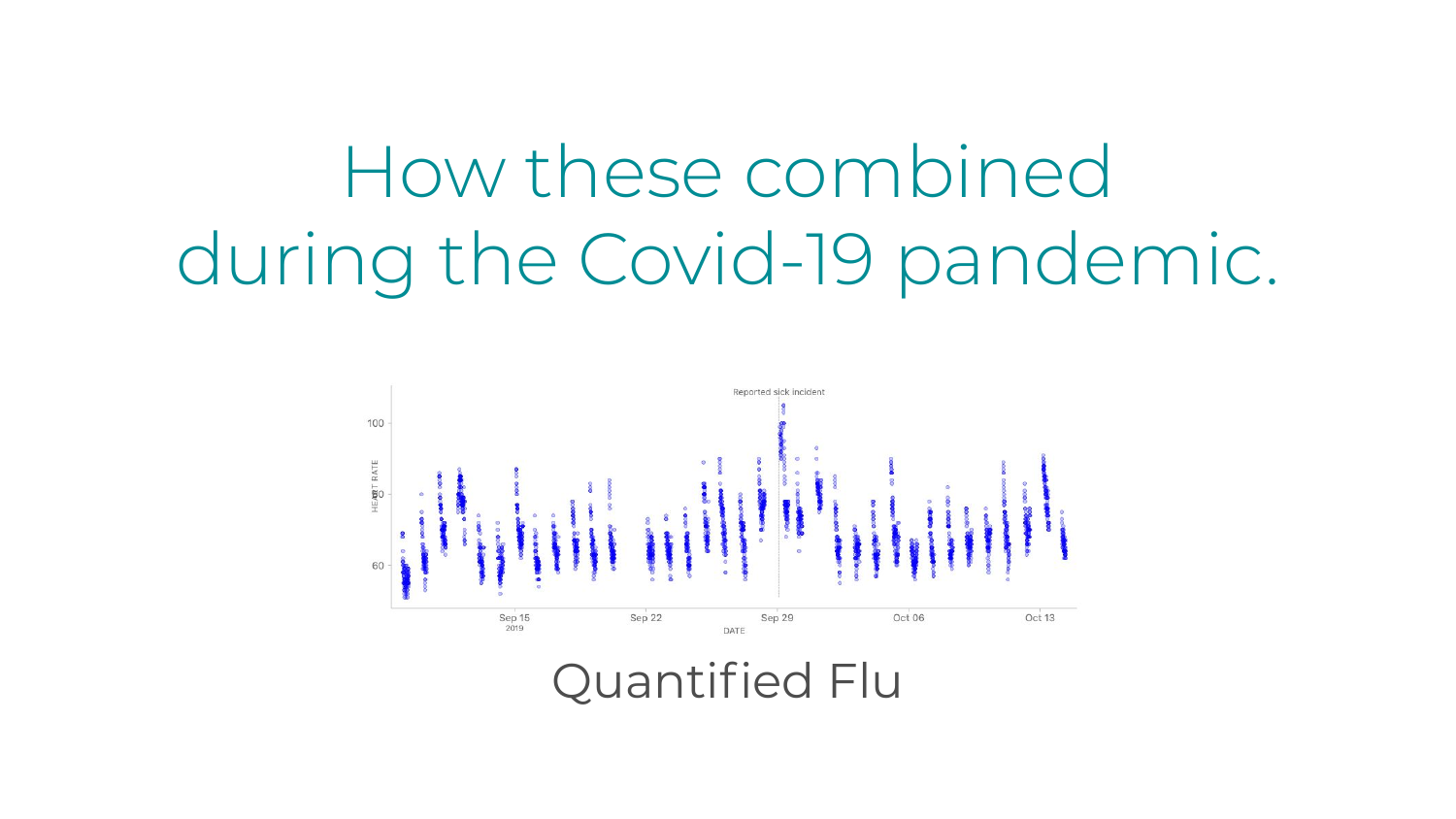### Quantified Flu: self-tracking & co-creation

Quantified Flu began in community discussion, in April 2020...





The question: Can my wearable help predict if I am getting sick?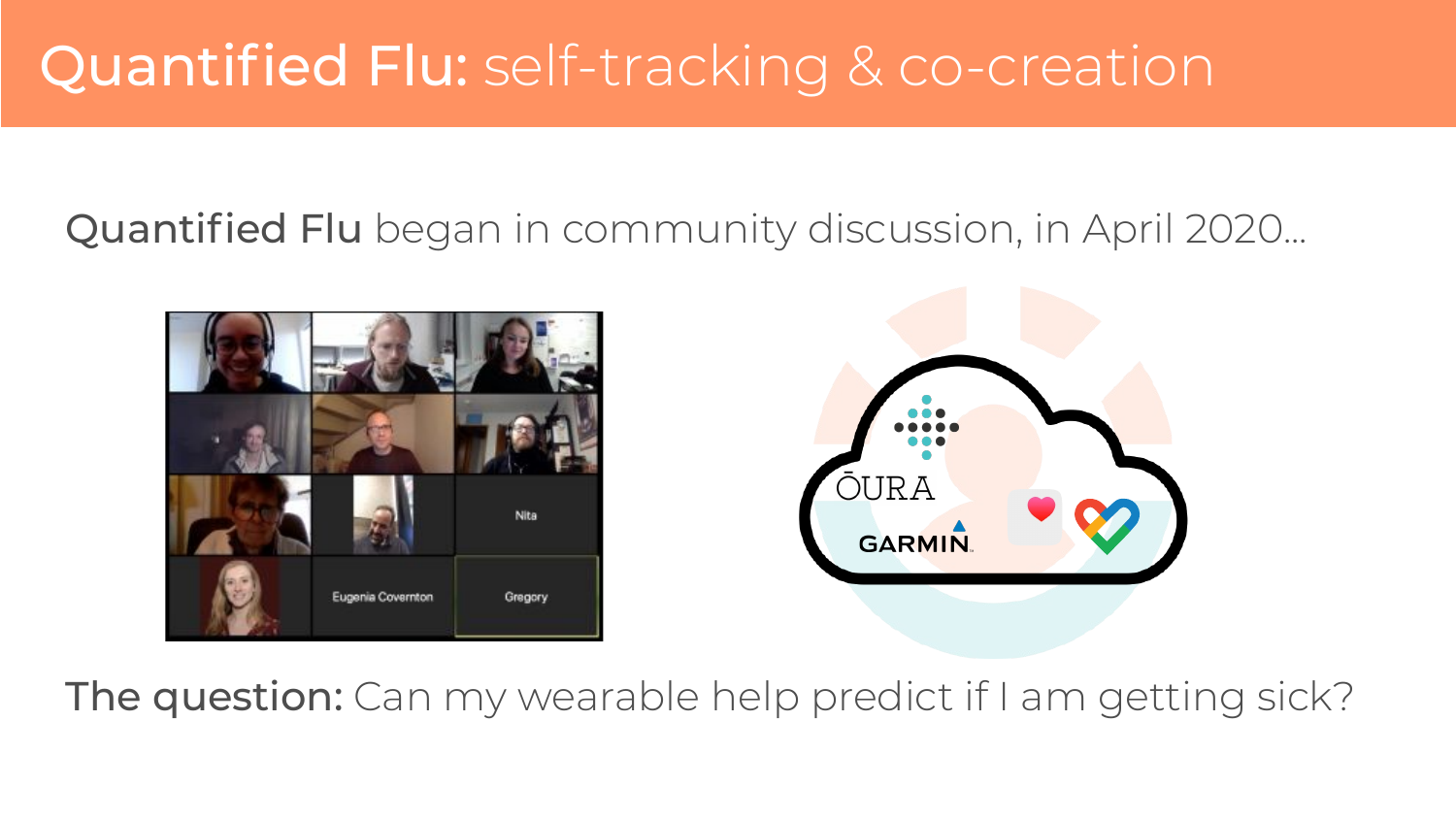## Quantified Flu: self-tracking & co-creation



Device data + Symptom tracking  $\rightarrow$  Visualization + Data sharing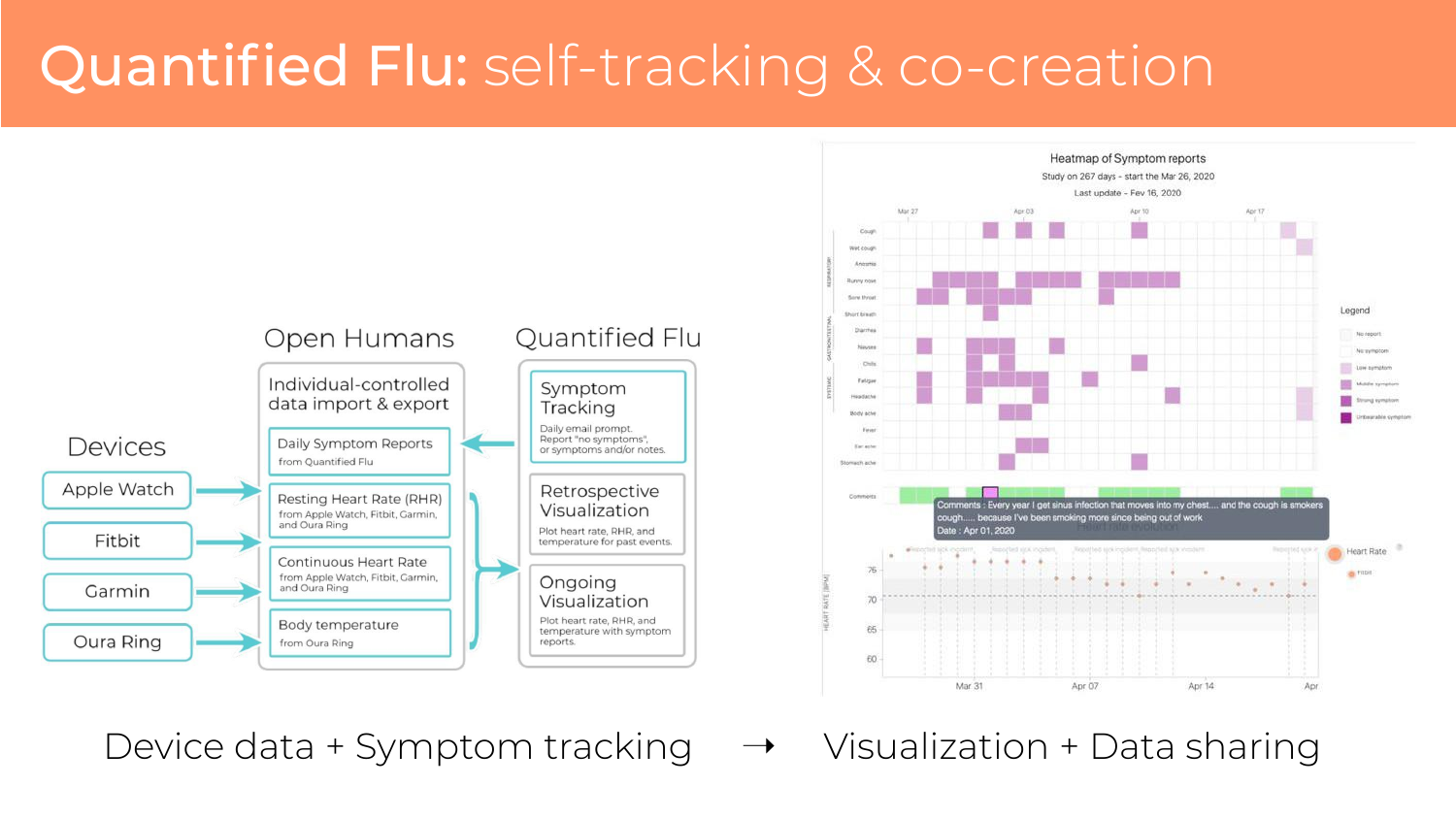What was remarkable about it?

- high skill contributions from various people
	- (e.g. interactive visualization, Apple Health & Garmin data)
- **utility and learning** for individuals contributing & collecting data
- high rate of sustained use

Pre-print about the project & co-creation process: <https://www.medrxiv.org/content/10.1101/2021.03.10.21252242v2>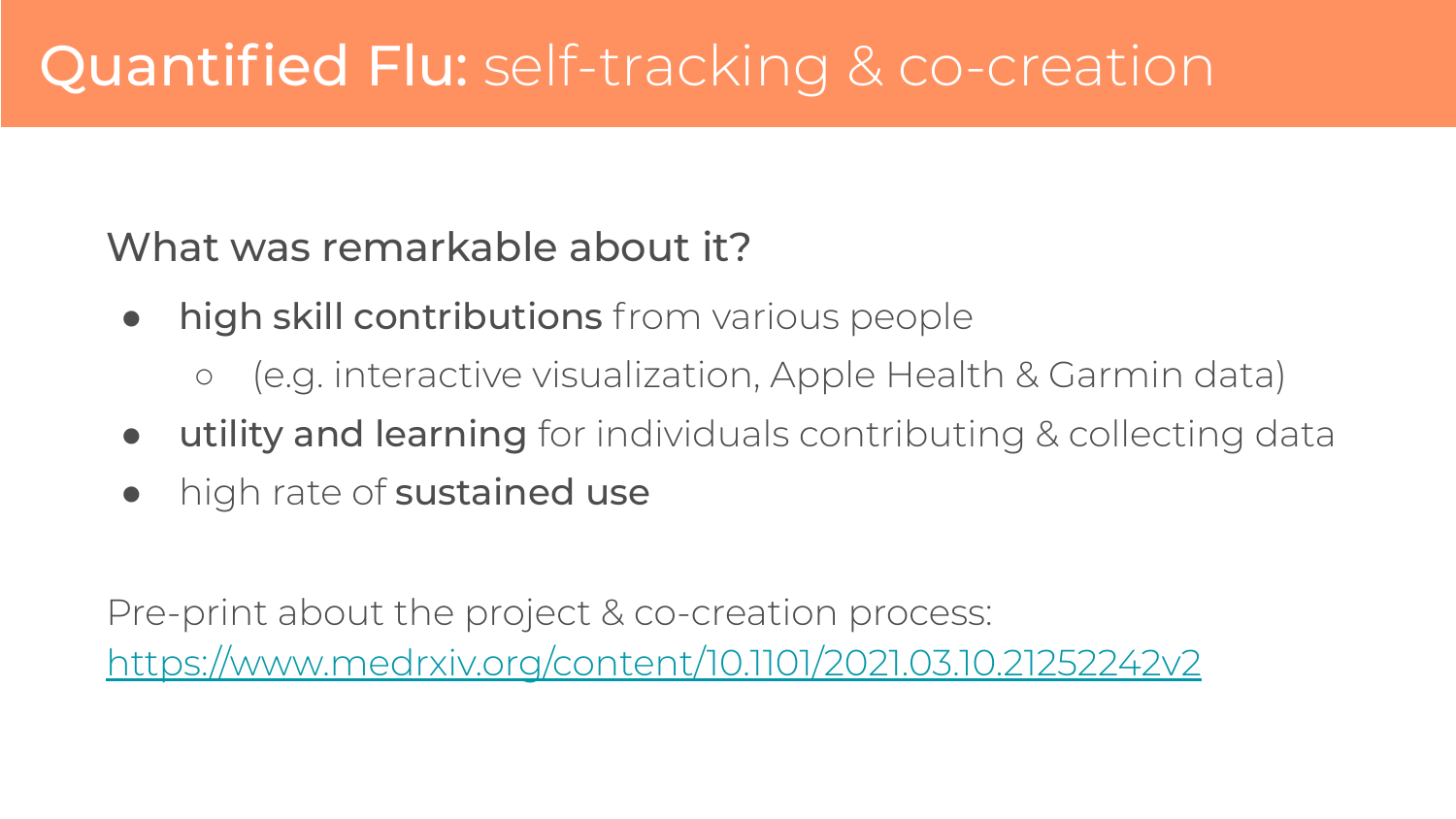What is the value of "small data"?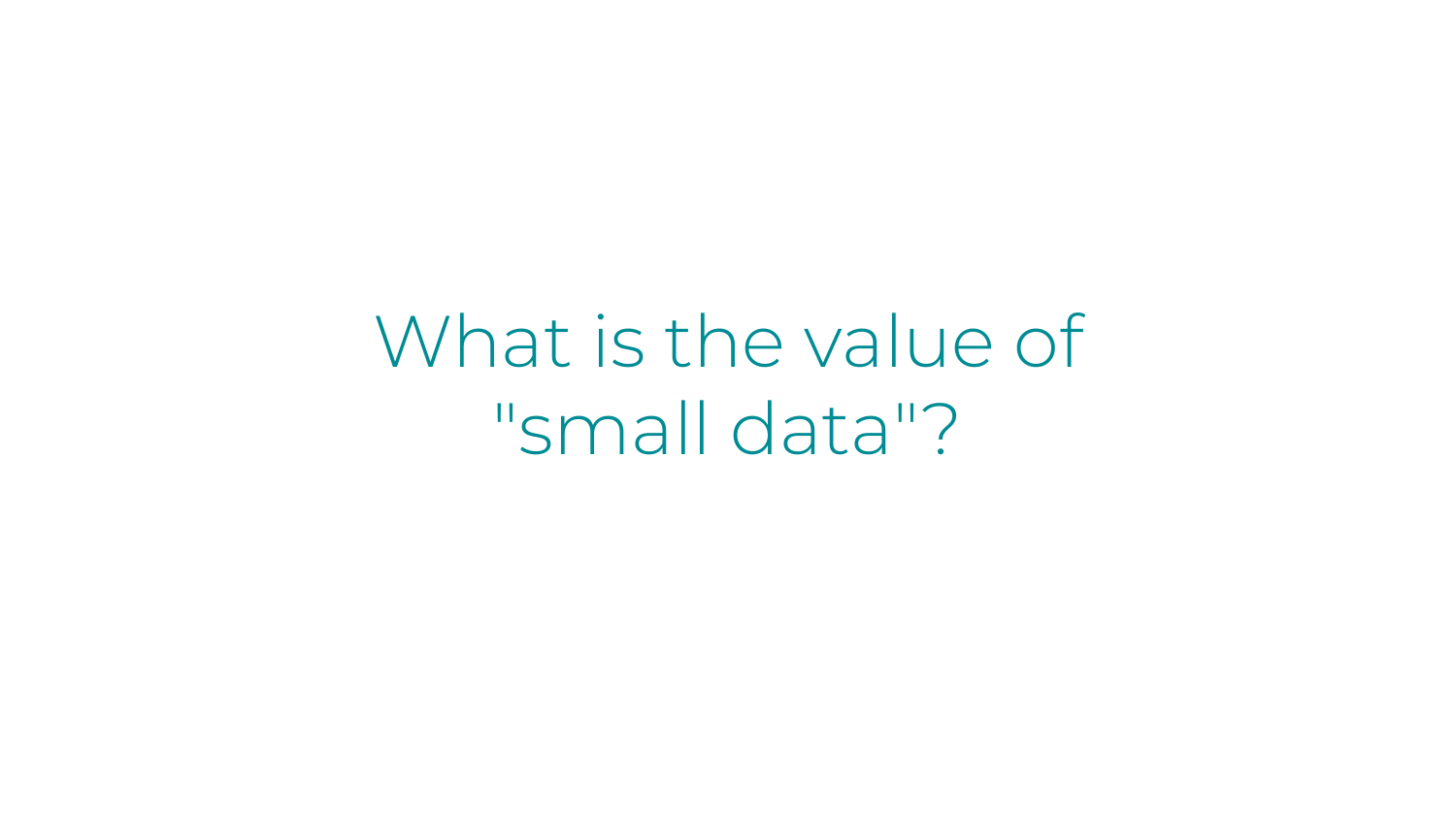### Small data matters: for health

- For individuals:
	- Managing health, e.g. chronic complex conditions
	- Learning the potential of data
- For communities:
	- Creating & sharing solutions
	- Pooling effort & data to explore what matters to them

Some communities using & pooling their data:







Cluster headache (symptom & trigger tracking)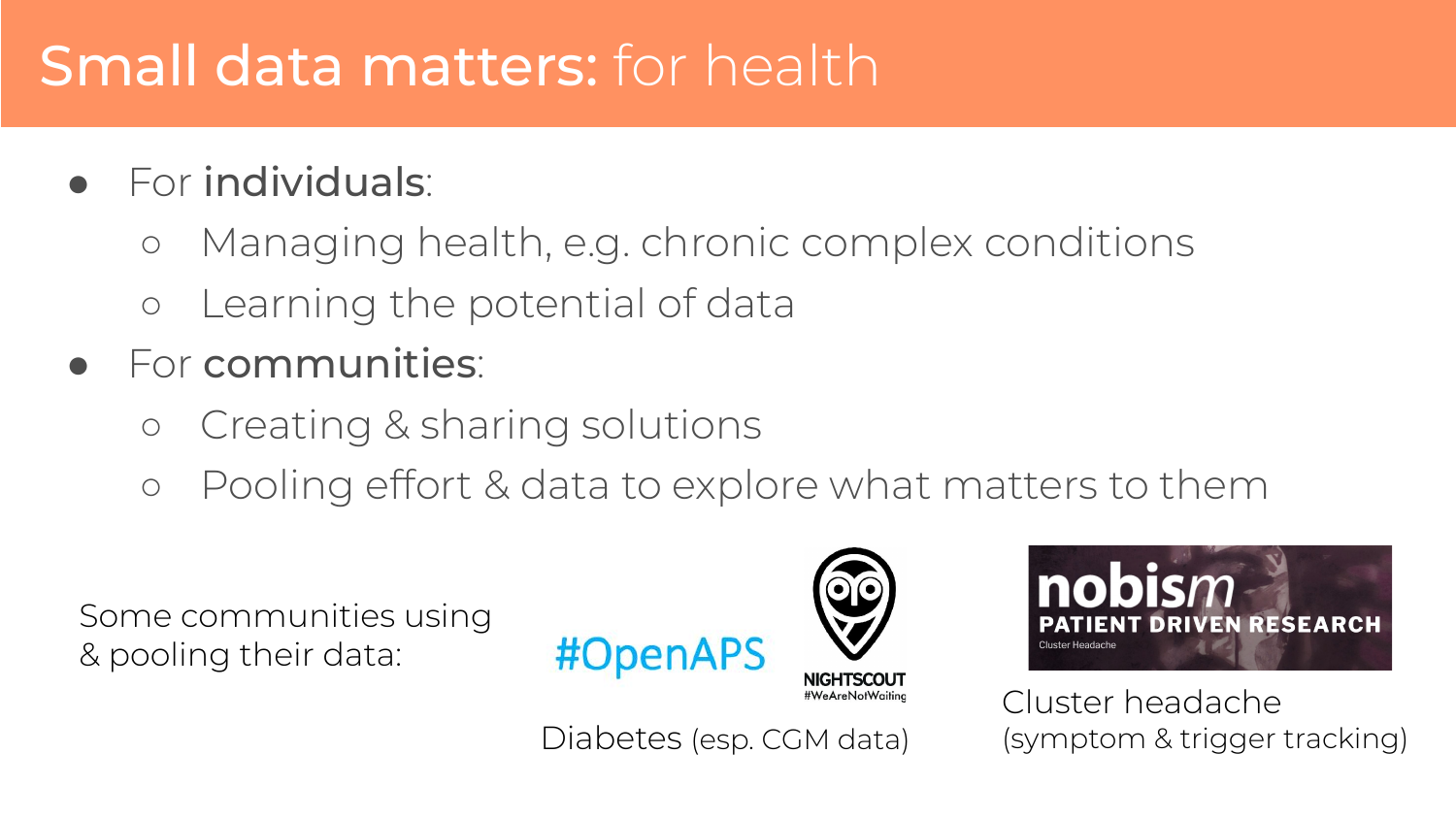Big data is powerful – but it needs democratic legitimacy.

When stories & tools are shared, others gain...

- A sense of power, even for those that will not exercise it.
- Awareness of our own potential data.
- **Interest** in what our data might do.

We become: **empowered, informed, and engaged**.